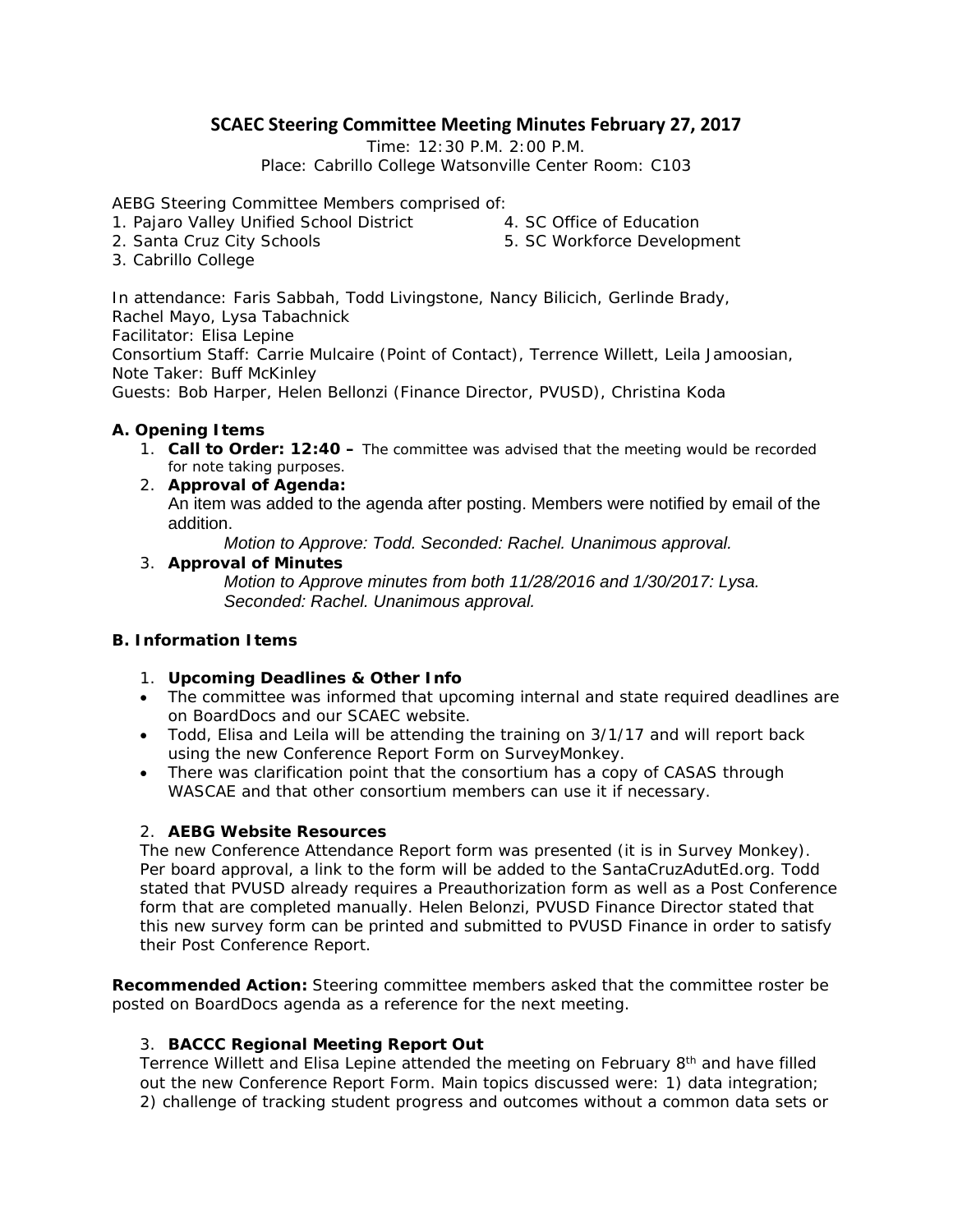student identifier. Research Data Alliance (RDA) facilitated how research data sharing works without barriers. Randy Tillery spoke on Career Pathway Collaboration and how to move forward. Cabrillo is a participant in the Career Pathway Collaboration/ Development, The Adult Education Strong Workforce Joint Venture Collaboration. RDA is doing research and evaluations on consortium practices and developing regional data integration strategies.

### 4. **Work Plan Updates**

Work plans as they currently exist are posted on the SCAEC website. Cabrillo staff are working with Kelly and Christina to create newly redesigned templates for 2017-18 that are simple, user friendly, and complete for the upcoming year. The new template is still in draft form and needs updating and feedback from the steering committee.

The Professional Development work plan (created in the old work plan template) was brought back to the committee for feedback on proposed activities. There were further comments by steering committee on updating the work plan template to include the following:

- Adding a column of 'relevance';
- Adding five program objectives to the form;
- Adding measurable outcomes/performance objectives

In terms of activities proposed in the work plan, the only items to include are "d" and "e" (remove a, b, c). The objective should be "seamless transition". It was also suggested that we should schedule a Professional Learning Communities (PLC) about college and career readiness. Think of it as Common Core topic for adults. There was also a suggestion to bring Cabrillo faculty to learn what WASCAE has already implemented in their PLC. Professional Dev would be along the lines of curricular alignment and collaboration.

Furthermore, a steering committee recommended the development of bridge classes between WASCAE and Cabrillo College.

There was a suggestion that it is time to reconvene the working groups. This time around, we should provide guidance and parameters for planning to work group participants. They should have an actual budget to work with and ask them to describe how the plan serves the program objectives.

**Recommended Action:** Consortium staff to work on updating the work plan template and to bring back to a future steering committee meeting. Also, Cabrillo staff and WASCAE to follow up on bridge classes. Todd and Gerlinde will reconnect around Allied Health and Office Skills. Rachel will be a conduit to ESL faculty.

### 5. **Preliminary Results of the Professional Development survey**

Staff reported that approximately half of the PD survey respondents were from WASCAE and half from Cabrillo instructors. There was not enough time to carefully review so it was suggested to bring a more complete report to the next steering committee

### **Recommended Action:**

6. **FY2015-16 Expenditures and Reallocation Proposals:**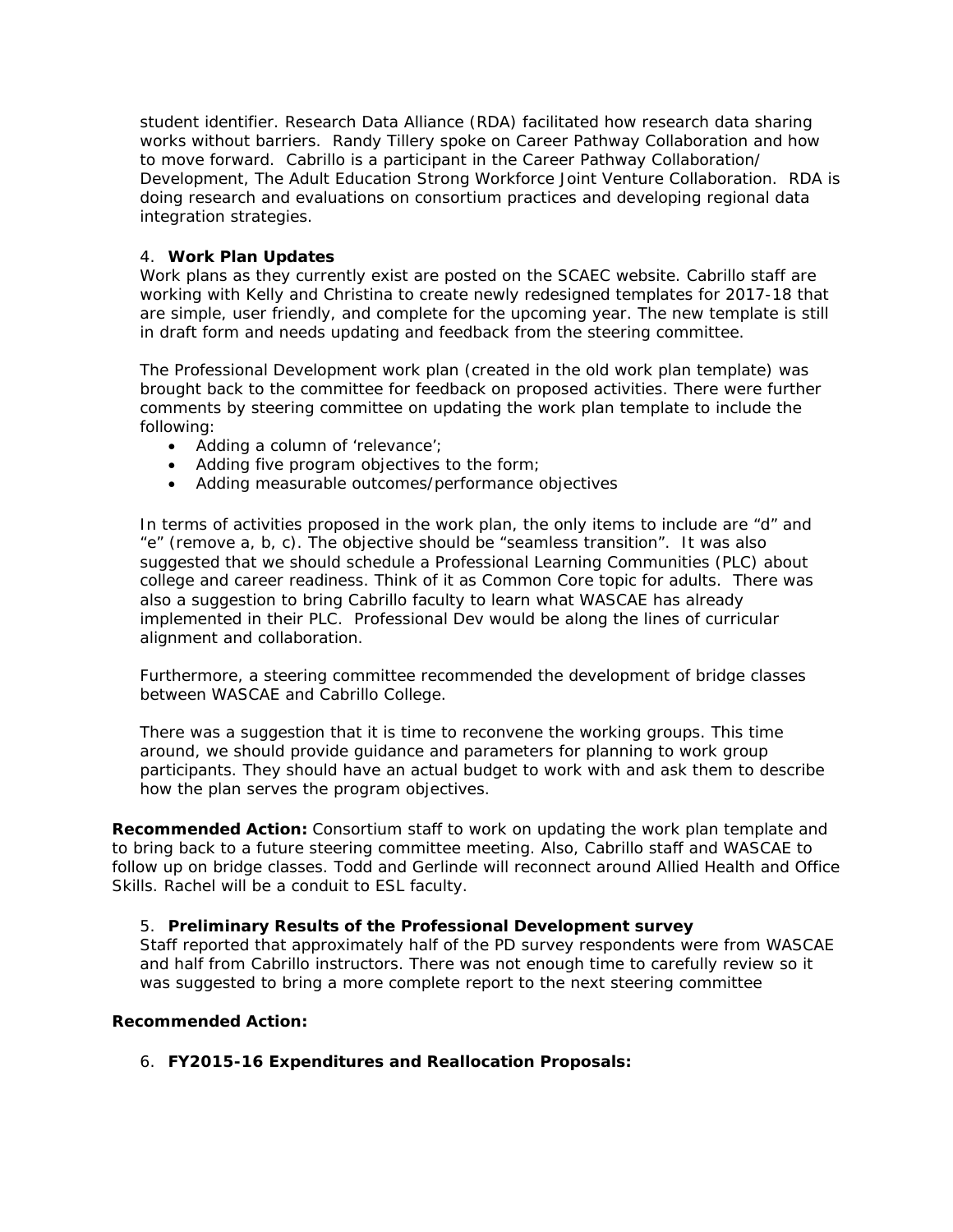- Christine identified \$52K in the WASCAE budget that needs to be reallocated and spent before Oct/Nov 2017. Carrie Mulcaire also presented a re-allocation of Consortium funds held by Cabrillo in the amount of \$40K.
- Several ideas suggested included:
	- o Three bridge classes from WASCAE to Cabrillo to allow for knowledge sharing about Career and Technical Education (CTE) from Cabrillo College and Basic Skills/ESL.
	- o professional development activities.
	- o Stipends/honorariums to cover staff time (non managers) for time spent on revising work plans;
	- o funds to compensate for Christina's time spent on WASCAE's AEBG budgets.
- Its recommended that Cabrillo College cover costs of Cabrillo expenses and honorariums from their budget instead of doing a contract, and PVUSD cover their expenses from their re-allocation.

**Recommendation Actions**: Steering committee recommends to the Board for the reallocation of these funds for bridge classes, professional development activities, honorariums for work plan development, and fiscal support from PVUSD (Christina Koda).

WASCAE will review the exact budget numbers with Christina and get back to Cabrillo. There was a request for Cabrillo to follow up on their expenses for bridge classes as well.

### 7. **AEBG Webinar Report Out: Student Data Collection & AEBG 2017 Strategic Plan (draft)**

Due to time constraints, this item was not addressed at the meeting beyond information provided on the agenda. Cabrillo reported that our staff continues to benefit from webinars both by participation when available at the time of original presentation or by viewing in the archived webinar at a later date.

# 8. **State Survey on AEBG Implementation from CLASP**

Carrie mentioned that we would be submitting the answers to this survey request for information by the state (through CLASP) on time (due today, 2/27/2017). The agenda item was not discussed but it was encouraged to read it to see what type of information that the state is requesting in terms of ideas for how the consortium funds should be used.

# 9. **AEBG Implementation and Reporting – Bob Harper**

The committee invited a guest from a neighboring consortium (South Bay), Bob Harper, to our meeting because of his depth of knowledge and experience as a researcher on adult education. He discussed much needed reform, stating that we need to be challenged in our thinking about how adults are served. Currently, the two relevant systems (adult ed and community colleges) speak different languages. The better we understand operational platforms, the easier it will become to catalyze thinking about change in both systems.

Regarding the equity of position, in his consortium there are co-chairs from both systems. He stated that market share is off the radar. There are not enough resources jointly to adequately serve all adults who could possibly be served. He mentioned that duplication is not redundancy, especially if there are unmet needs among the adult population. His consortium employs Navigators and Transition Specialists whose function is to help people figure out what they want to do moving forward. Reporting is guided by people from each